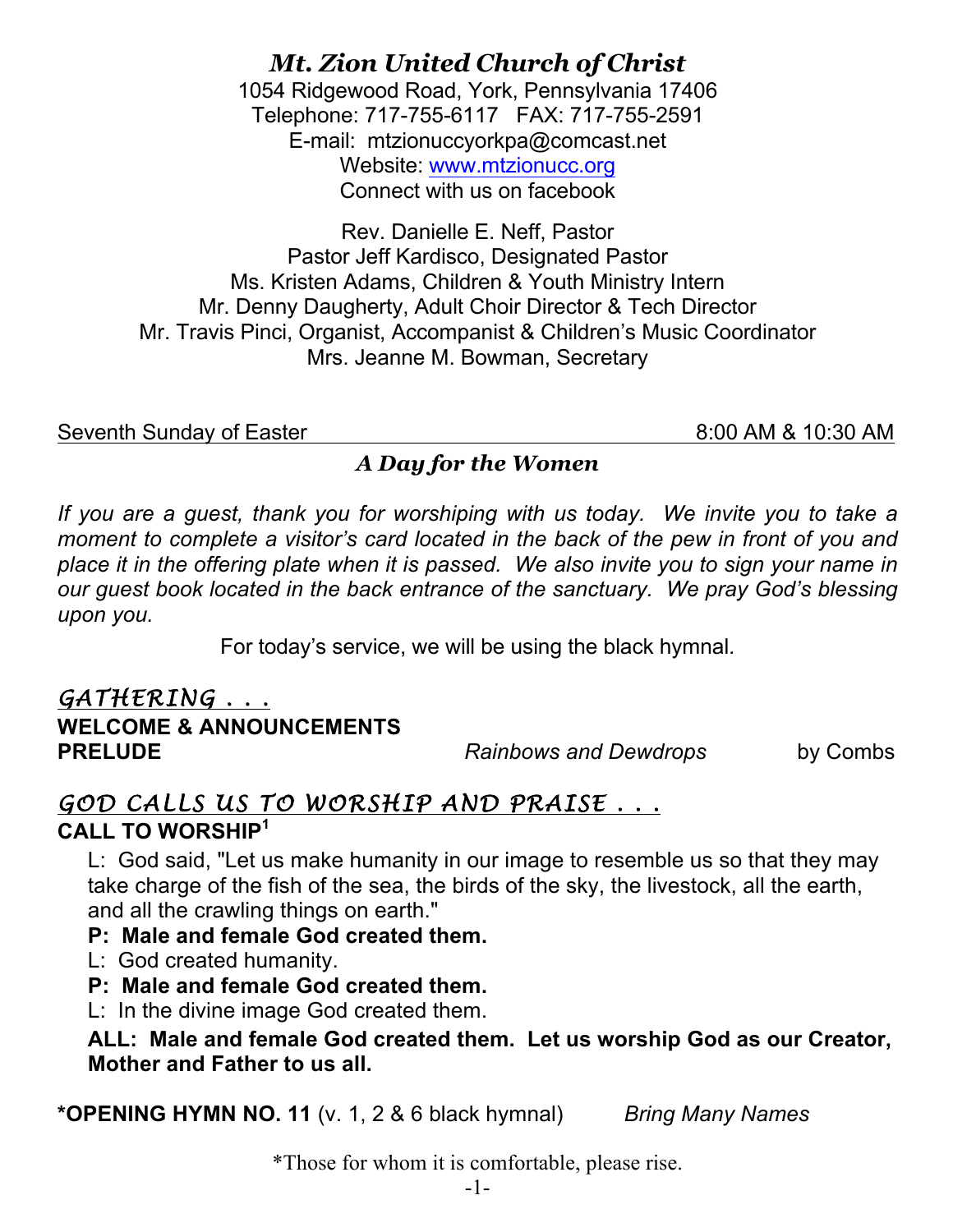#### **\*TIME OF CONFESSION**

CALL TO CONFESSION

PRAYER OF CONFESSION2

 L: O Divine Lover, Your life pulses in each of our hearts and your love permeates each of our lives.

#### **ALL: We, your daughters and sons, praise you.**

L: Your care sustains us in each moment and your compassion guides us in each situation.

#### **ALL: We, your daughters and sons, praise you.**

L: When we fall, you lift us, when we fail you restore us, when we are wounded, you nurse us, when we grieve, you weep with us.

#### **ALL: We, your daughters and sons, praise you.**

L: But, we have failed to love as you do ...

 **ALL: We have abused our bodies and those of others, we have filled our minds with selfish dreams and violent plans, we have made our hearts cold and empty of compassion, we have forgotten our spirits and distorted your image within us. As a mother disciplines her children, we ask you to discipline us; as a mother forgives the sons and daughters who hurt her, we ask you to forgive us; as a mother calls her children to be reconciled with their siblings, we ask you to lead us to reconciliation with one another. In Christ's name, Amen.**

#### ASSURANCE OF PARDON

ACT OF PRAISE NO. 409 (v. 1 black hymnal)

*I Heard my Mother Say*

 **ALL SING: I heard my mother say, I heard my mother say, I heard my mother say, "Give me Jesus." Give me Jesus, give me Jesus, you may have all this world, give me Jesus.**

## *GOD'S WORD IS PROCLAIMED . . .*

(10:30 AM) **CHILDREN'S CHOIR** 

*Jesus Loves the Little Children* by Root

*Halle, Halle, Hallelujah* Caribbean Traditional Song

(10:30 AM) **CHILDREN'S MESSAGE**

**SCRIPTURE** John 4: 7-29, 39 **MESSAGE**

**HYMN**<sup>3</sup> (see insert) *God of the Women* 

\*Those for whom it is comfortable, please rise.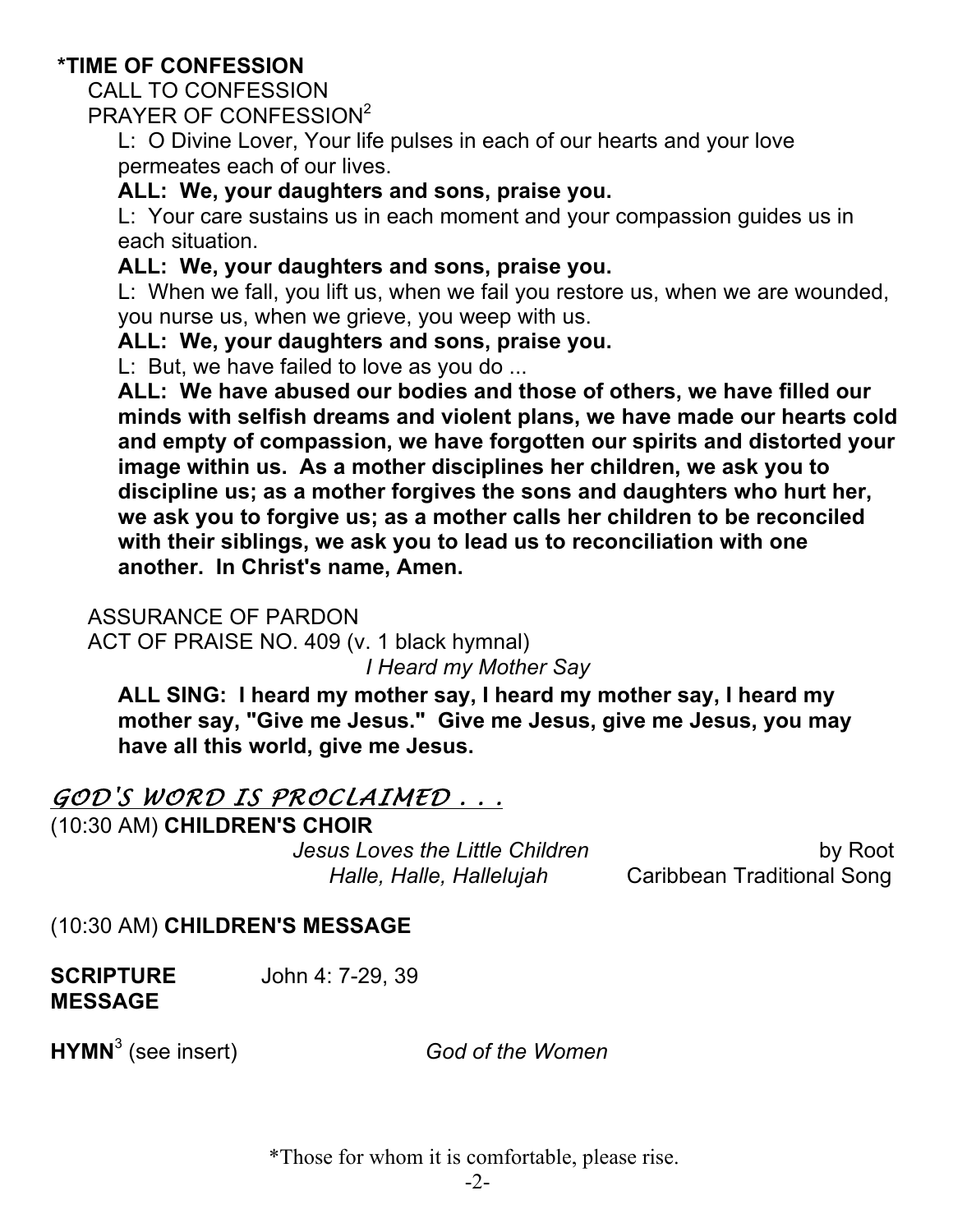#### **JOYS AND CONCERNS PRAYERS OF THE PEOPLE & THE LORD'S PRAYER**

 **ALL: Our Father, who art in heaven, hallowed be thy Name. Thy kingdom come. Thy will be done, on earth as it is in heaven. Give us this day our daily bread. And forgive us our sins, as we forgive those who sin against us. And lead us not into temptation, but deliver us from evil. For thine is the kingdom, and the power, and the glory, forever. Amen.**

(10:30 AM) **ANTHEM** (by the Saints) *Sing to the Lord With Joy* by Carter

### *WE RESPOND IN GRATITUDE . . .*

#### **OFFERTORY**

CALL TO OFFERING OFFERTORY *May Flowers* by Combs \*OFFERTORY RESPONSE NO. 778 (to the tune of no. 780, black hymnal)

*Praise God From Whom All Blessings Flow*

 **ALL SING: Praise God from whom all blessings flow, praise God, all creatures here below; praise God for all that love has done; Creator, Christ, and Spirit, One.**

\*PRAYER OF DEDICATION

## *WE ARE SENT FORTH TO BE CHRIST'S DISCIPLES . . .*

**\*CLOSING HYMN NO. 467** (black hymnal) *Mothering God, You Gave Me Birth* 

**\*BENEDICTION** 

**POSTLUDE** *Be of Good Courage* by Telemann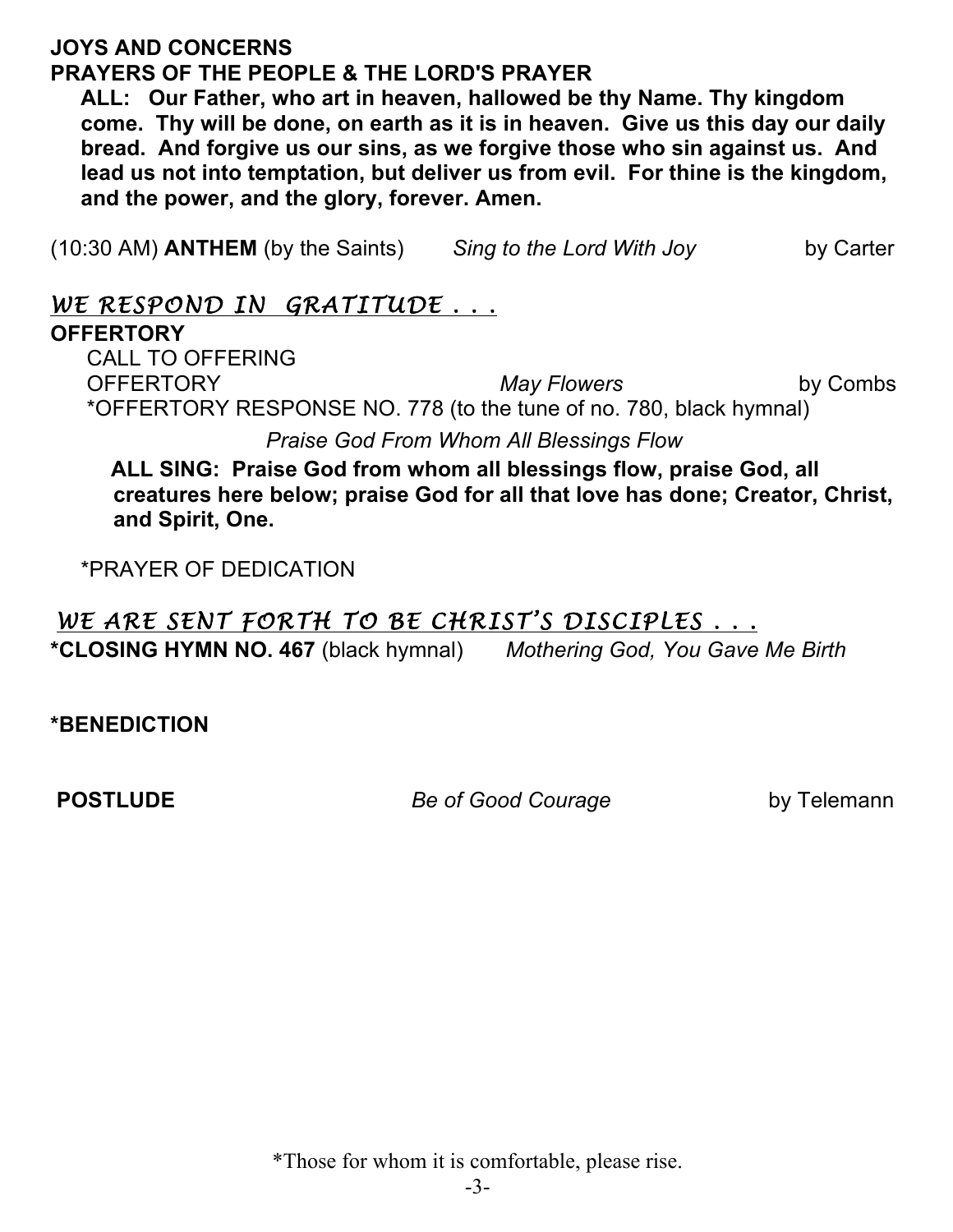We welcome infants and children in our worship! For your comfort, we also have a children's corner in the back of the sanctuary where your child can relax and play and you can still participate in the worship experience. We also have nursery care downstairs during our 10:30 AM worship service. Please see a member of the welcoming team for assistance!

We offer a hearing assistance system called *Listen Technologies*. If you would like to use a receiver, please check with the volunteers at the sound booth at the rear of the sanctuary.

The bulletins are presented in honor and memory of all of our mothers on this special day.

One vase of altar flowers has been placed in honor of Emily Schriver. Happy Birthday! With love, Mom, Dad & Carly.

One vase of altar flowers has been placed in honor of our loving mother by David and Kristen Bailey.

Thank you to the Saints & the Children's Choir for performing during the 10:30 AM service today.

Thank you to our Eastertide Worship Planning Team for planning worship today. The Eastertide team is made up of: Pastor Jeff, Debbie Butcher, Ivy & Norman Leach and Guy Wenck.

8:00 AM Worship Tech: Jim Shiffer 8:00 AM Welcome Team: Logan & Tama Allison, Mary Jane Snyder, Tim Snyder

10:30 AM Acolyte: Maddie Gyenes 10:30 AM Welcoming Team: Scott & Bonnie Gyenes, Bill & Bonnie Murphy

 $1$  The Call to Worship was adapted from Genesis 1: 26-27

<sup>2</sup> The Prayer of Confession was derived from: http://re-worship.blogspot.com/2012/03prayer-ofconfession-womens-day.html, written by John van de Laar.

3 Tune: Traditional Irish melody ("Be Thou My Vision") (MIDI) Text: Copyright © 1998 by Carolyn Winfrey Gillette. All rights reserved. Copied from *Gifts of Love: New Hymns for Today's Worship* by Carolyn Winfrey Gillette (Geneva Press, 2000).

\*Those for whom it is comfortable, please rise.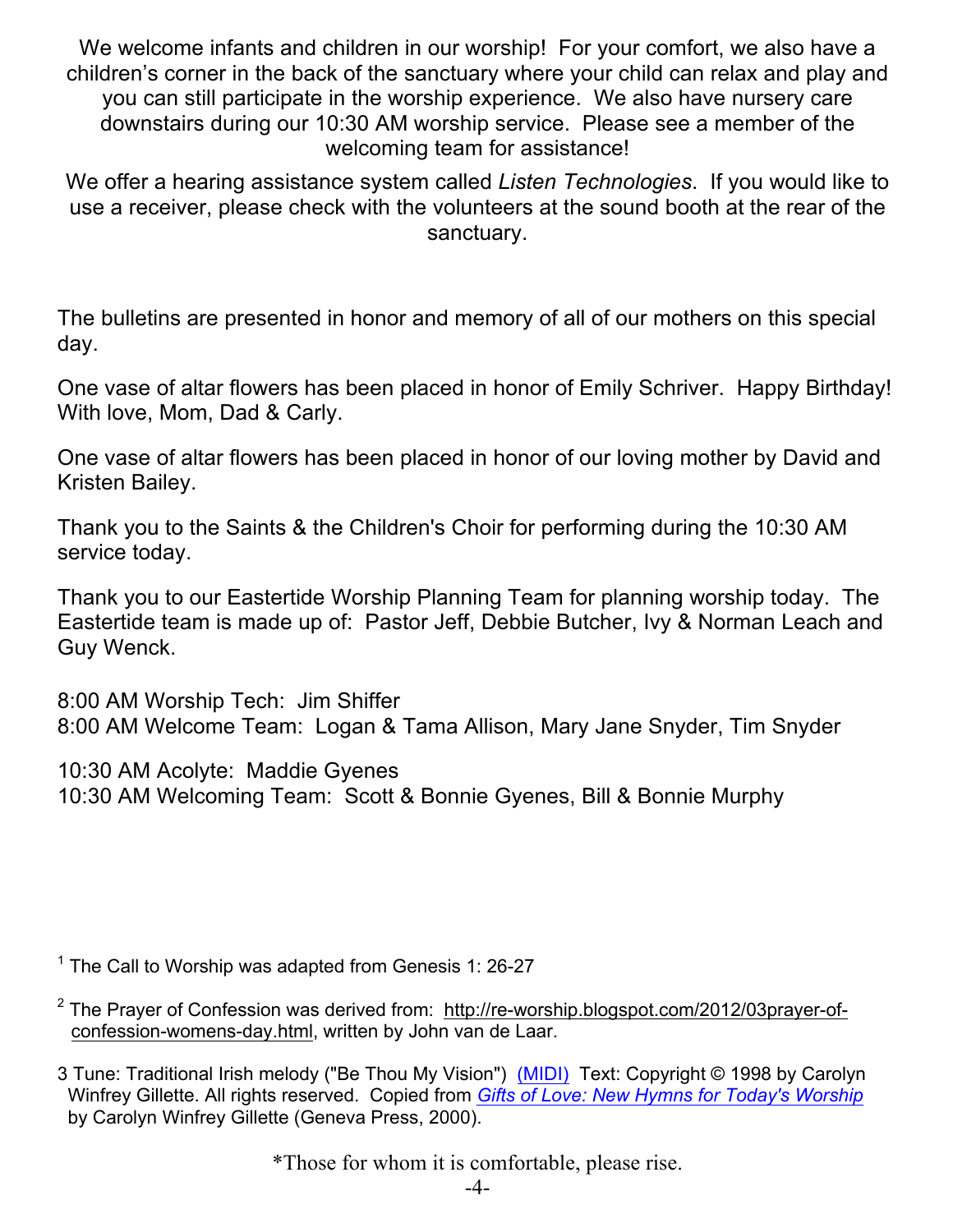

The author states that aspects of the divine are revealed in our maleness, femaleness, youth, and age in a moving, growing matrix of life in God. The tune Westchase was composed especially for this text.

Tune: WESTCHASE 9.10.11.9. Carlton Young, 1989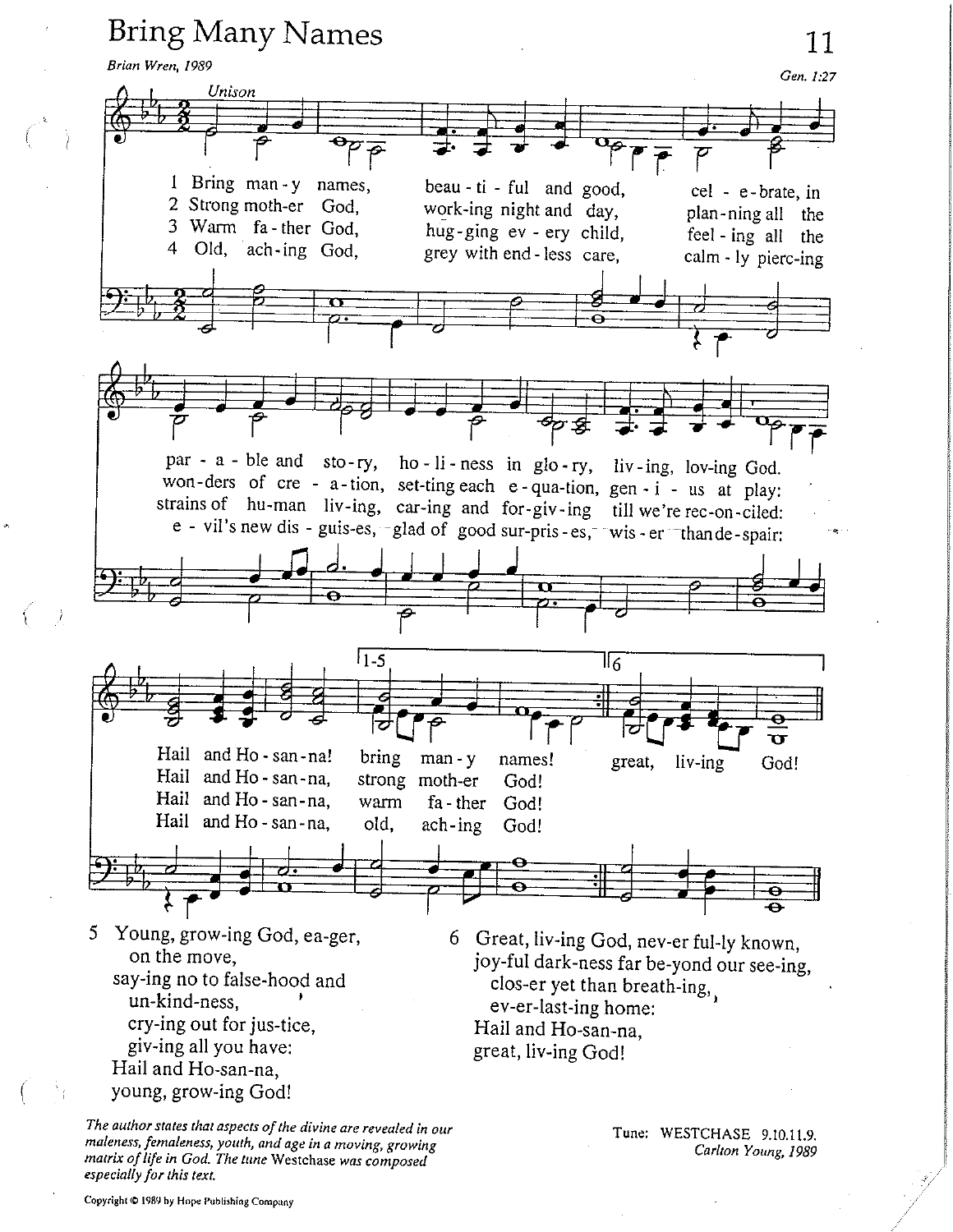

This spiritual is better known as "Give Me Jesus," The musical arrangement was created for The New Century Hymnal by Joyce Finch Johnson, organist and professor of music at Spelman College, Atlanta, Georgia.

Tune: GIVE ME JESUS 6.6.10, with refrain African-American traditional Harm. Joyce Finch Johnson, 1992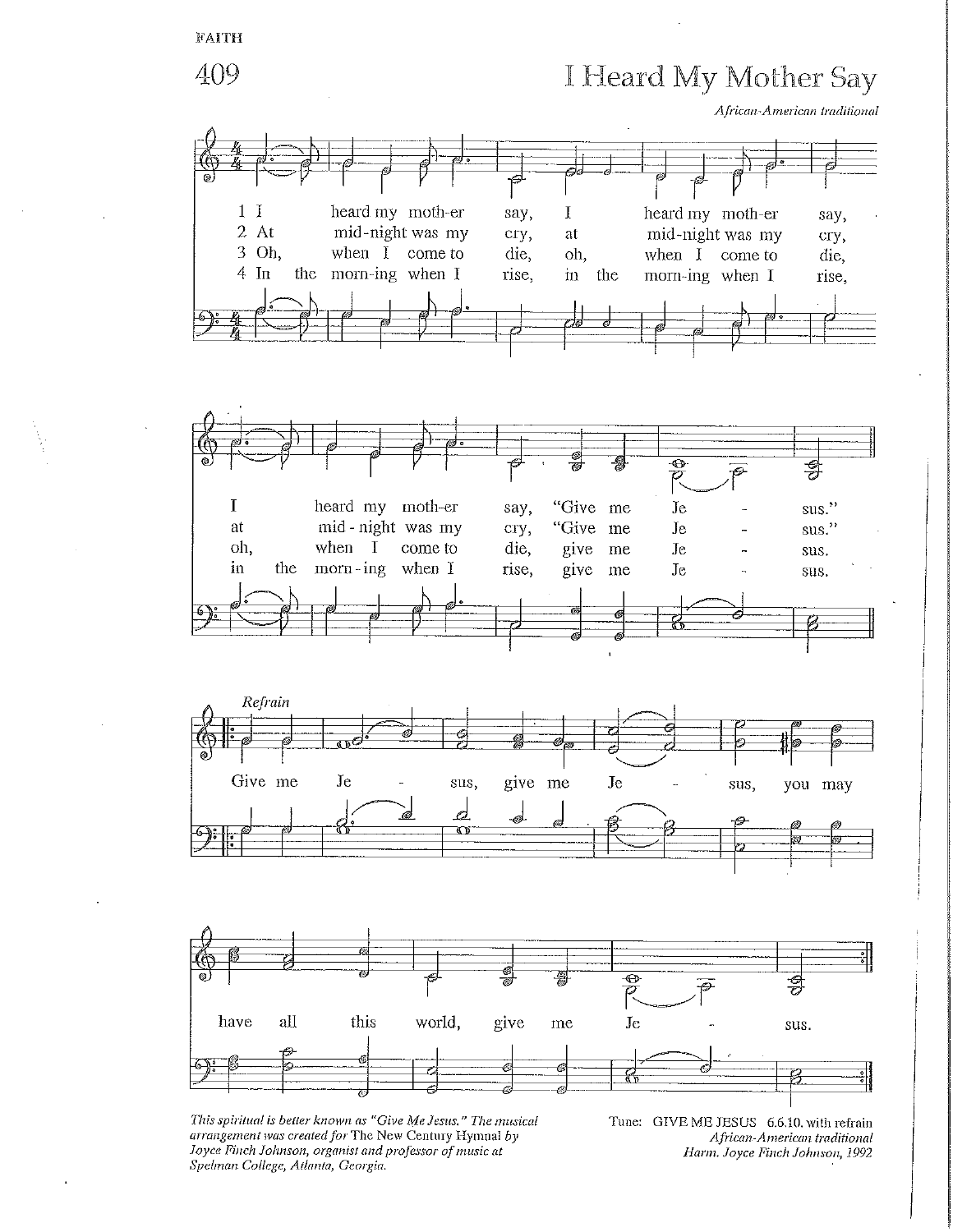## God of the Women (To the tune of "Be Thou My Vision")

God of the women who answered your call, Trusting your promises, giving their all, Women like Sarah and Hannah and Ruth -Give us their courage to live in your truth.

God of the women who walked Jesus' Way, Giving their resources, learning to pray, Mary, Joanna, Susanna, and more -May we give freely as they did before.

God of the women long put to the test, Left out of stories, forgotten, oppressed, Quietly asking: "Who smiled at my birth?" -In Jesus' dying you show us our worth.

God of the women who ran from the tomb, Prayed with the others in that upper room, Then felt your Spirit on Pentecost Day  $-$ May we so gladly proclaim you today.

O God of Phoebe and ministers all, May we be joyful in answering your call. Give us the strength of your Spirit so near That we may share in your ministry here.

Tune: Traditional Irish melody ("Be Thou My Vision") (MIDI) Text: Copyright © 1998 by Carolyn Winfrey Gillette. All rights reserved. Copied from Gifts of Love: New Hymns for Today's Worship by Carolyn Winfrey Gillette (Geneva Press, 2000).